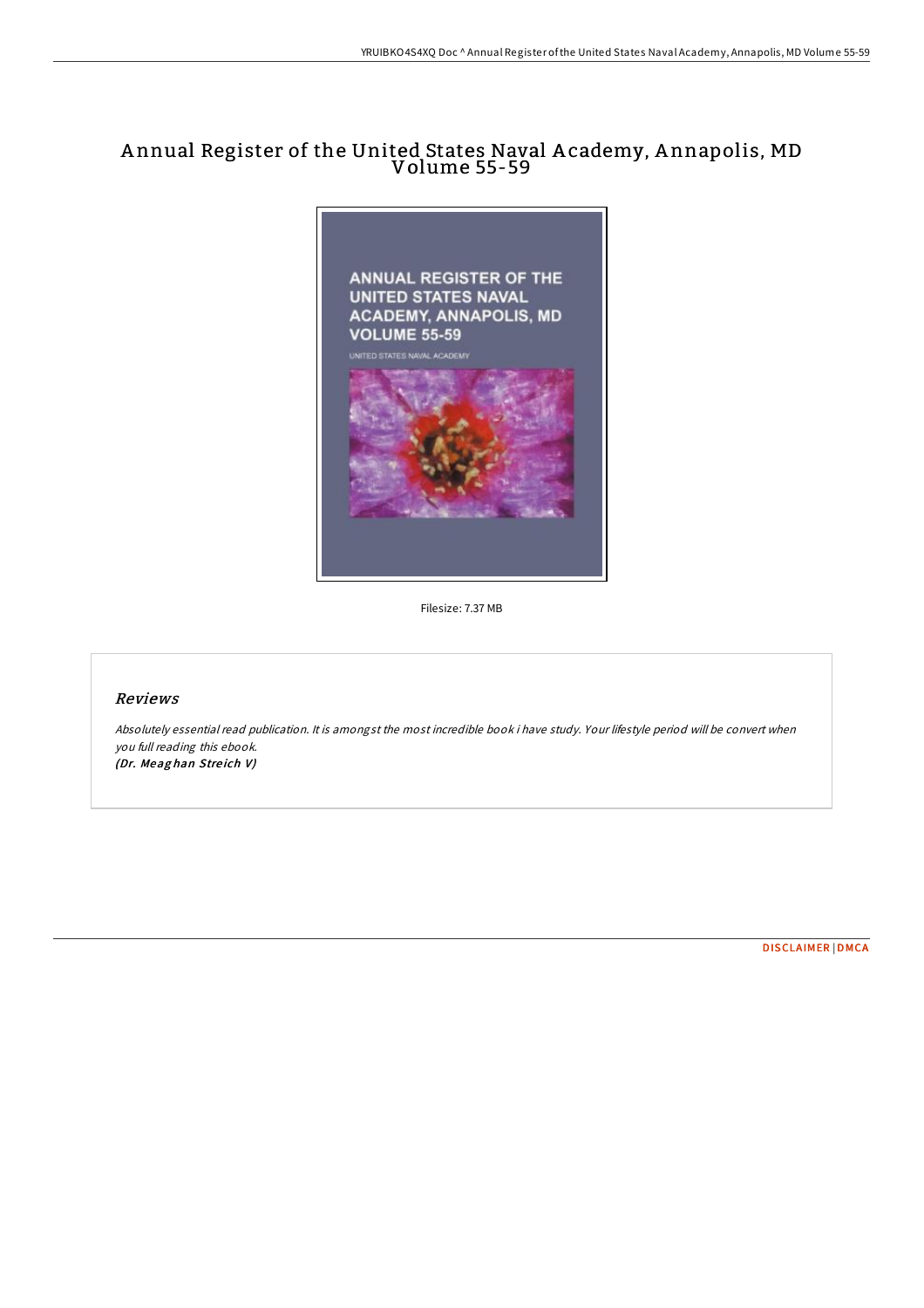### ANNUAL REGISTER OF THE UNITED STATES NAVAL ACADEMY, ANNAPOLIS, MD VOLUME 55-59



To save Annual Register of the United States Naval Academy, Annapolis, MD Volume 55-59 PDF, make sure you access the hyperlink below and download the file or get access to other information which might be related to ANNUAL REGISTER OF THE UNITED STATES NAVAL ACADEMY, ANNAPOLIS, MD VOLUME 55-59 ebook.

Rarebooksclub.com, United States, 2012. Paperback. Book Condition: New. 246 x 189 mm. Language: English . Brand New Book \*\*\*\*\* Print on Demand \*\*\*\*\*.This historic book may have numerous typos and missing text. Purchasers can download a free scanned copy of the original book (without typos) from the publisher. Not indexed. Not illustrated. 1899 Excerpt: .12 lbs. 7 oz. 6 dwt. 8 gr. iu avoirdupois pounds and decimals. How many yards does a train moving 00 miles an hour pass over in one second ! How many acres are required for a road 20 miles long and 4 rods wide? How many bushels of grain may be put in a barrel which will hold 40 gallons of water? 3. Simplify each of the fractions i-i and 3/f and multiply their product by 8J. Eedace Lli to a simple fraction. Reduce 0.0194 to of---t+---A a common fraction. Find the prime factors of 3553, 7429, and 20387, and express the least common multiple as a product of prime factors. 4. Find the square root of 229.8 to six decimal places and the cube root of 37.68 to five decimals. 5. Find the simple interest on \$595.87 for 3 years 3 mouths and 3 days at 5\$ per cent per annum. Find the simple interest on 757 17s. 6d. for 1 year 3 months and 10 days at 44 per cent per annum. What sum invested at 6 per cent will amount to 2,750.00 in 2 years 9 months 15 days? At an election A received 67,356 votes, B 19,281, C 16.352, and D 10,281; what per cent of the total vote did each obtain. 6. A closed rectangular wooden box has the external dimensions 17 inches, 10 inches, and 6 inches; the wood is inch thick, the empty box weighs 7 Ibs., and...

 $\blacksquare$ Read Annual Register of the United States Naval Academy, [Annapo](http://almighty24.tech/annual-register-of-the-united-states-naval-acade.html)lis, MD Volume 55-59 Online  $\textcolor{red}{\Box}$ Download PDF Annual Register of the United States Naval Academy, [Annapo](http://almighty24.tech/annual-register-of-the-united-states-naval-acade.html)lis, MD Volume 55-59